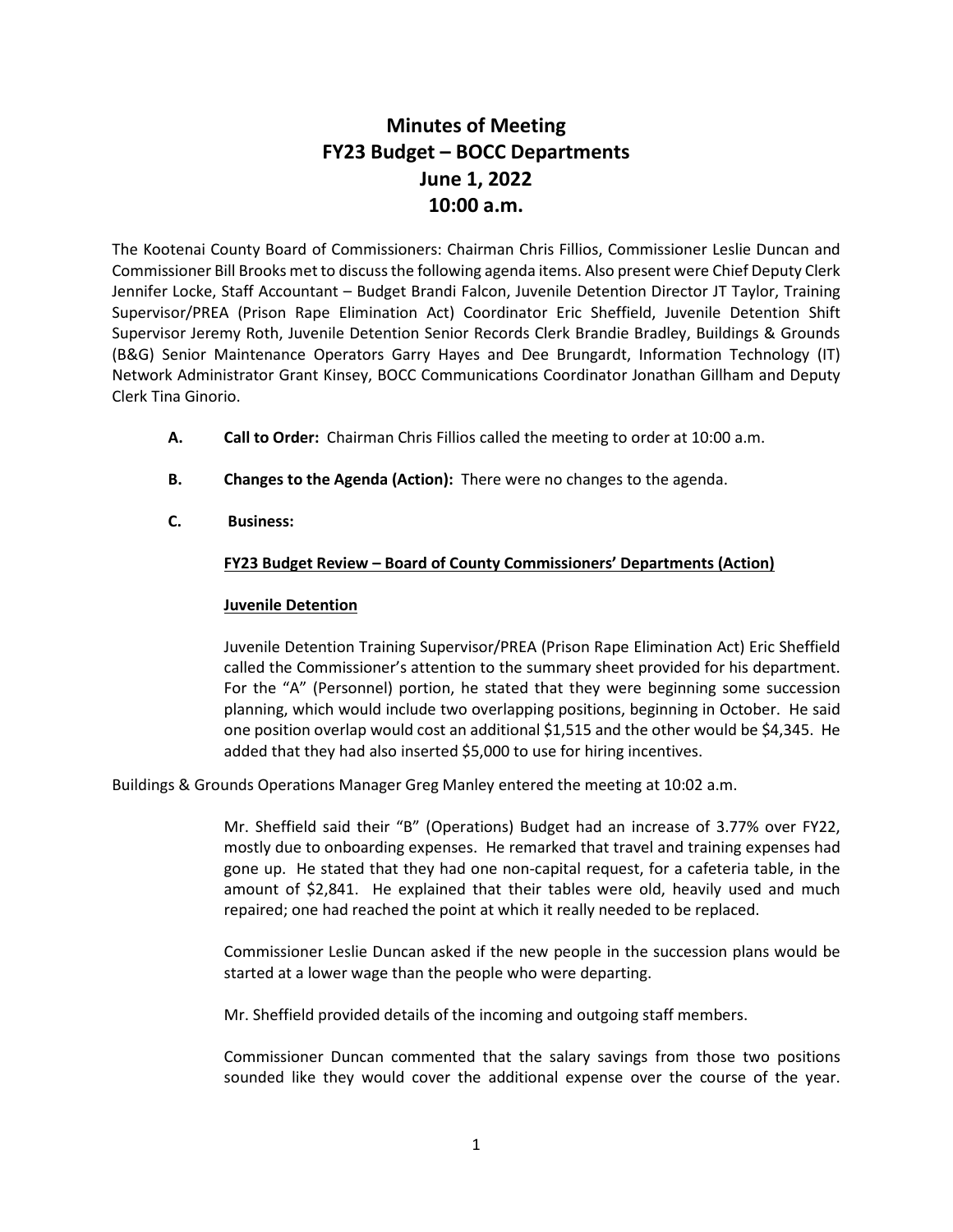Therefore, she said no new dollars needed to be provided for the items. She voiced her approval of the hiring incentives.

The other Commissioners voiced their understanding and agreed.

Juvenile Detention Director JT Taylor, Juvenile Detention Shift Supervisor Jeremy Roth, Juvenile Detention Senior Records Clerk Brandie Bradley and Mr. Sheffield exited the meeting at 10:08 a.m.

Reprographics/Mail Center Manager David Reid entered the meeting at 10:08 a.m.

# **Reprographics**

Mr. Reid remarked that he had kept his budget essentially flat from FY22 to FY23. He said the only significant change was that postage money, about \$300,000, had been moved from the General Fund over to his budget. He stated that his department was expecting to receive a car from the Sheriff's department shortly.

Commissioner Bill Brooks asked how Mr. Reid's salary measured up to others in similar positions.

Mr. Reid said he was not able to answer that question at this time.

Chairman Fillios remarked that the Board would receive more information on this position from the Wage Study results next week.

Mr. Reid gave a brief summary of his duties.

Chairman Fillios asked that they move on to Buildings & Grounds (B&G), since no one had arrived from the Airport yet.

Mr. Reid exited the meeting at 10:12 a.m.

## **Buildings & Grounds**

Mr. Manley said that, in his "A" Budget, they were planning to combine two part-time positions into one full-time, for an increase of about \$47,000. He stated that everything covered by his "B" Budget had increased in price, so he was asking for about \$36,000 more than FY22. He said that he had one non-capital request of \$8,300 for a snowplow.

Airport Director Steven Kjergaard entered the meeting at 10:15 p.m.

Some general discussion followed regarding the generation of the \$47,000 figure and the savings related to freezing other positions.

Auditor's Office Staff Accountant – Budget Brandi Falcon said she would review the figures and report back to the Commissioners.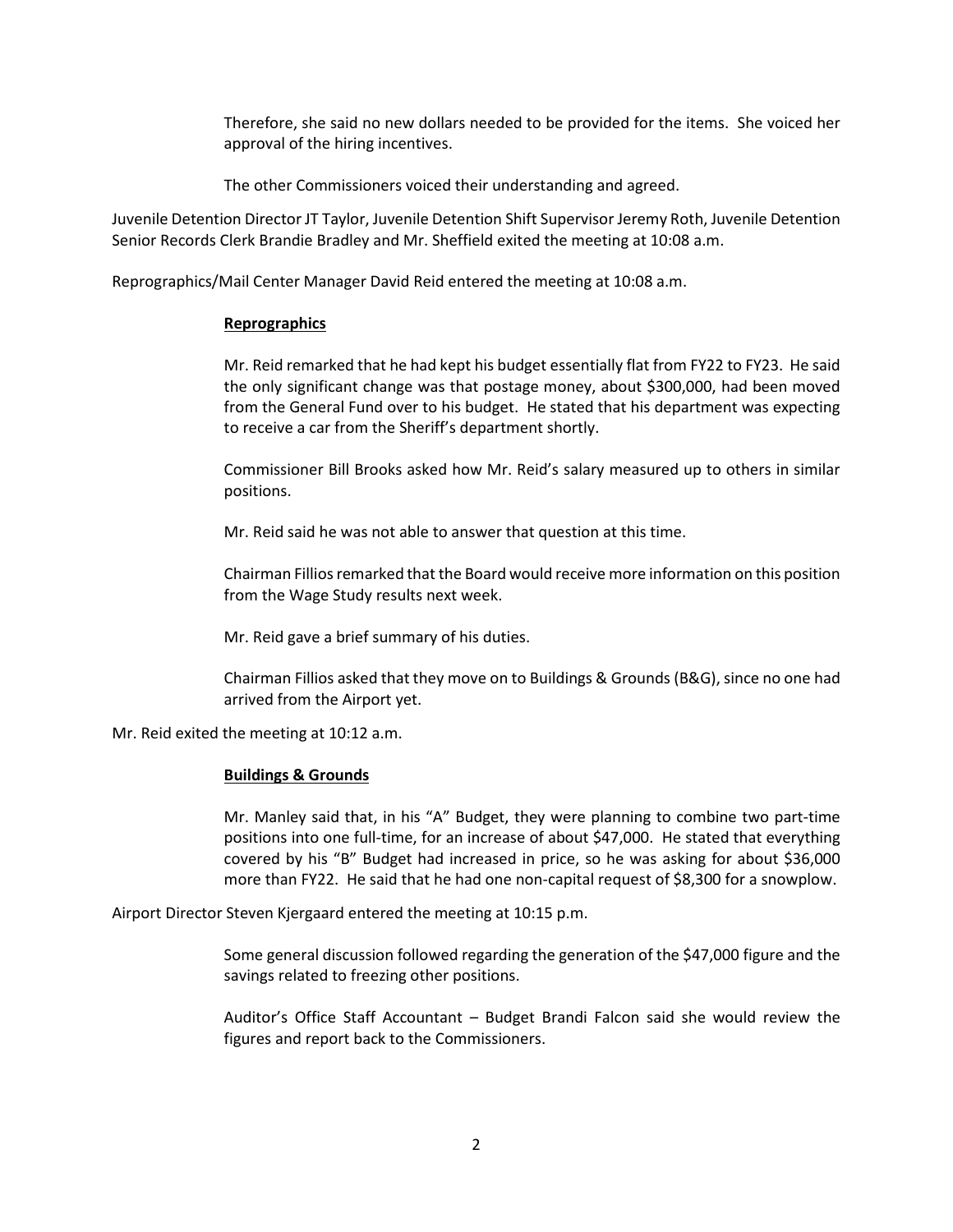Commissioner Duncan said she would support Mr. Manley's request for the full-time position. She added that she saw no alternative to his request for \$36,000 more in "B" Budget, since the prices for gas and other things had gone up so much.

Mr. Manley had no Capital requests.

The Commissioners indicated their approval.

Commissioner Duncan suggested a review of B&G's Five Year Plan.

Parks & Waterways (P&W)/Noxious Weeds/Snowgroomers Director Nick Snyder entered the meeting at 10:18 a.m.

> Ms. Falcon confirmed that there was about \$1.5 million in the Five Year Facilities Plan in the Assigned Fund Balance.

Mr. Manley provided a quick update on the projects included in the Five Year Plan.

Commissioner Duncan remarked that some of the other expenses would be paid from restricted funds and so would not impact the General Fund Budget. She informed B&G Juvenile Detention Center (JDC) Senior Maintenance Operator II Garry Hayes that the HVAC for the JCD building was coming from ARPA funds and the washer and dryer requested had been approved in yesterday's meeting.

Mr. Hayes commented that the software update for the control room would be coming from the B&G funds. He explained that some problems had been encountered with coordinating the project with the company, causing a possible delay of five or six months.

Commissioner Duncan said the funds that had been set aside for the project in the FY22 Budget would roll over to FY23.

# **Airport**

Mr. Kjergaard announced that the Airport was projected to increase its revenue by about \$250,000. He said that, after capital expenses and adding back the three items which were cut yesterday, his projections showed that they would still have positive revenue numbers. He remarked that they had increased rent, Airport Use Fee and some miscellaneous fees, so they expected about \$1.52 million in total revenue.

Mr. Kjergaard confirmed that they expected about \$1.52 million in revenue and their projected expenses were \$1.363 million, including capital purchases, leaving a positive revenue of \$156,000. He stressed that no tax dollars were included in these figures; they were purely based on revenue generated by the Airport.

Mr. Kjergaard stated that some items had increased from FY22 in their "B" Budget, such as fees for garbage collection, water and sewer costs. He said the details of the new Leasing and Contract Specialist had not yet been submitted as part of their "A" Budget requests. The loaded cost for this was estimated at about \$75,000.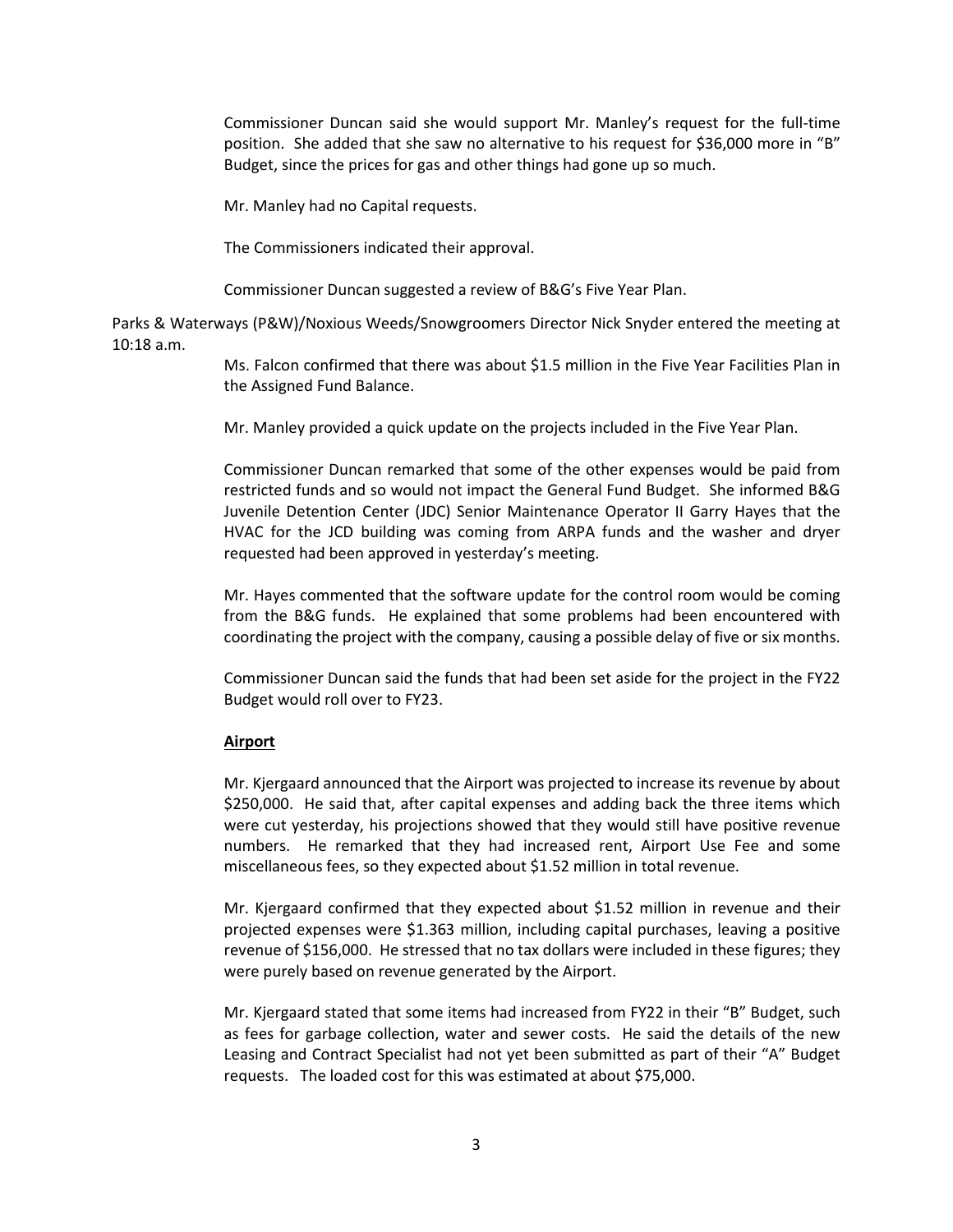Mr. Kjergaard said he would send the Board a copy of the job description for the new position.

BOCC Administrative Supervisor Leighanna Keiser entered the meeting at 10:30 a.m.

Mr. Kjergaard exited the meeting at 10:30 a.m.

#### **Information Technology**

Information Technology (IT) Network Administrator Grant Kinsey reported that his department had an increase in operating expenses and a reduction in capital expenses. He described how the shift of the VoIP (Voice over Internet Protocol) project funding to FY24 would affect the department's numbers. He noted this would cause some Fund Balance compression for 2024, and asked if the Board would like to shift something else back to 2023. He remarked that this all resulted in a \$340,000 reduction for FY23.

On the request for the Sheriff's Office Evidence Storage System, Mr. Kinsey said their current system was five years old and no longer adequate. He explained that they had paid for another year of technical support for that system and wanted to replace the actual storage repository. He added this would include video from both vehicles and the body-worn cameras.

Veterans' Services Officer Tom Freeman entered the meeting at 10:38 A.M.

Mr. Kinsey briefly reviewed Operating Budget increases. He confirmed that they had no personnel requests at this time.

## **Veterans' Services**

Mr. Freeman reported that the "A" Budget for his department included a 3.1% increase, for the Veterans' Service Officer. He said there was about an 18% increase in their "B" Budget, which was mostly to allow the new Assistant Jessica Christensen to travel to Boise for training. He remarked that the rest of the changes stemmed from the general increases in all prices from inflation. He stated he had no "C" Budget requests.

Mr. Freeman provided some additional information justifying the "A" Budget increase.

Commissioner Duncan commented the "A" Budget adjustment might be included in the response to the Wage Study, which would be reviewed next week.

Mr. Freeman offered details of his duties.

Ms. Falcon remarked that Mr. Freeman had a request for another full-time employee also.

Commissioner Duncan noted that this was not included on the summary sheet the Board had been given.

Mr. Freeman said he had chosen to withdraw that request at this time, but he had wanted to be sure that all of the figures were available.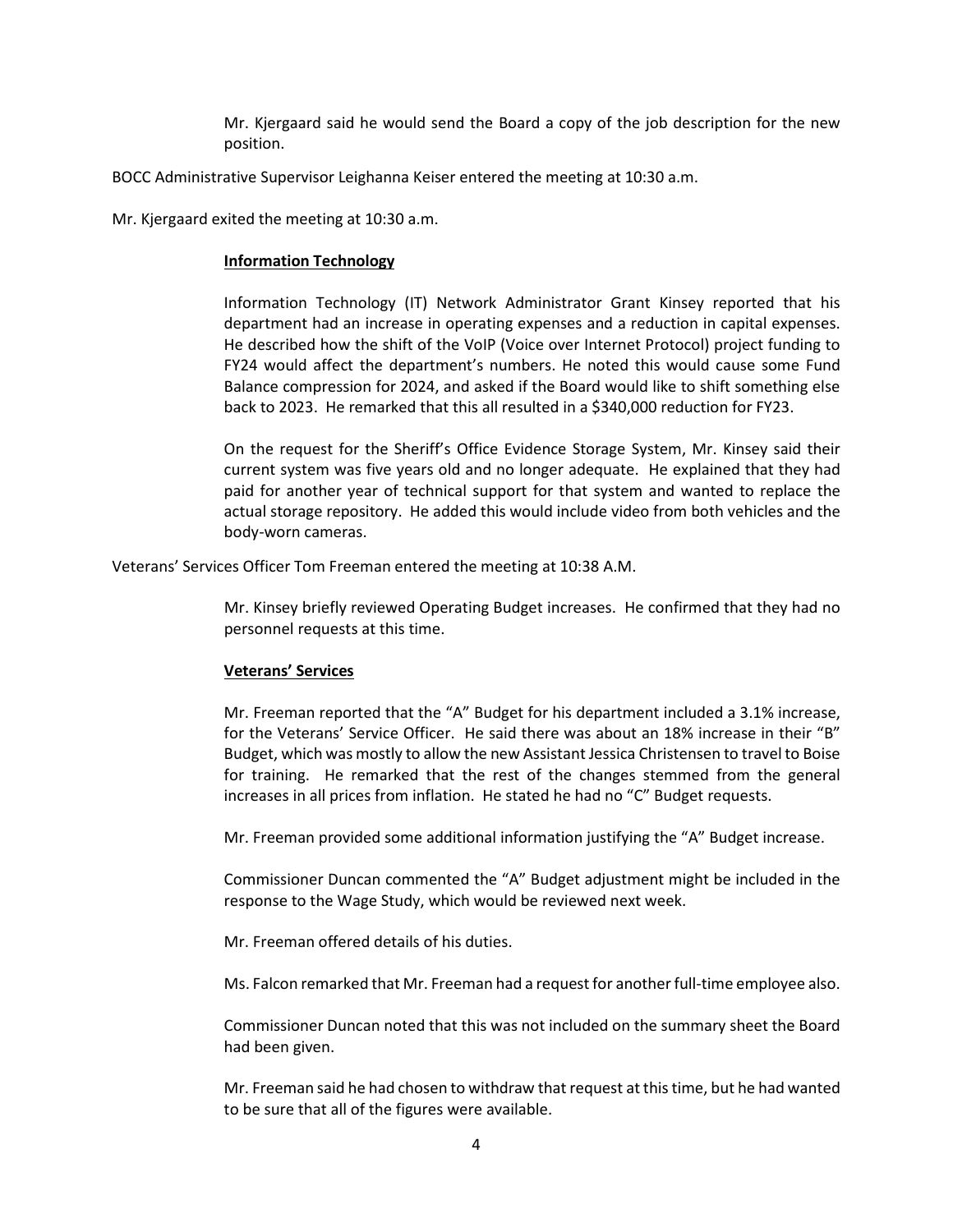Mr. Freeman exited the meeting at 10:47 a.m.

## **Parks & Waterways**

Mr. Snyder remarked that he had learned that another department was changing the grade of a maintenance worker, but he had not learned about this until after he had submitted his documents. He said his maintenance worker's pay might need to be adjusted by Human Resources to remain consistent within job descriptions. He stated he would provide additional information as needed.

Mr. Snyder described a budget-neutral funding swap for a Snowgroomers' position.

Human Resources (HR) Director Sylvia Proud entered the meeting at 10:50 a.m.

Mr. Snyder said that the only change in his "B" Budget requests came from the need for mobile trauma kits.

Mr. Snyder reported that his "C" Budget request included a backhoe and an SUV. He explained that most of the expense would come from the Vessel Account and the rest from Noxious Weeds.

Mr. Snyder briefly reviewed the revenue his departments expected.

The Commissioners indicated that, if Mr. Snyder were able to find the backhoe and SUV sooner, that he could go ahead with the purchase, since the money was coming out of his departments' fund balances anyway.

Mr. Snyder exited the meeting at 10:59 a.m.

## **Board of County Commissioners**

Ms. Keiser said she would begin with the BOCC Office expenses. She remarked that, since a new Commissioner would be coming in during FY23, they had included \$3,000 in the travel account to cover training for that person. She clarified the plan to get a new dishwasher for the  $3<sup>rd</sup>$  floor breakroom and reminded the Commissioners that the large decrease in the General Fund "B" Budget stemmed from moving \$300,050 in postage to Reprographics.

Ms. Keiser stated that the General Fund "B" Budget, overall, had requested an increase of \$48,000, which was primarily related to funds directed to community support organizations. She noted that they had not had to pay taxes or utilities for the new Public Defender building, so there were some reductions included. Community Support Group Requests:

- Animal damage no reduction to their request recommended.
- Community Guardians no reduction to their request recommended.
- Coeur d'Alene Area Economic Development Corporation (CdAEDC) Chairman Fillios suggested cutting the \$5,000 increase requested. Commissioner Duncan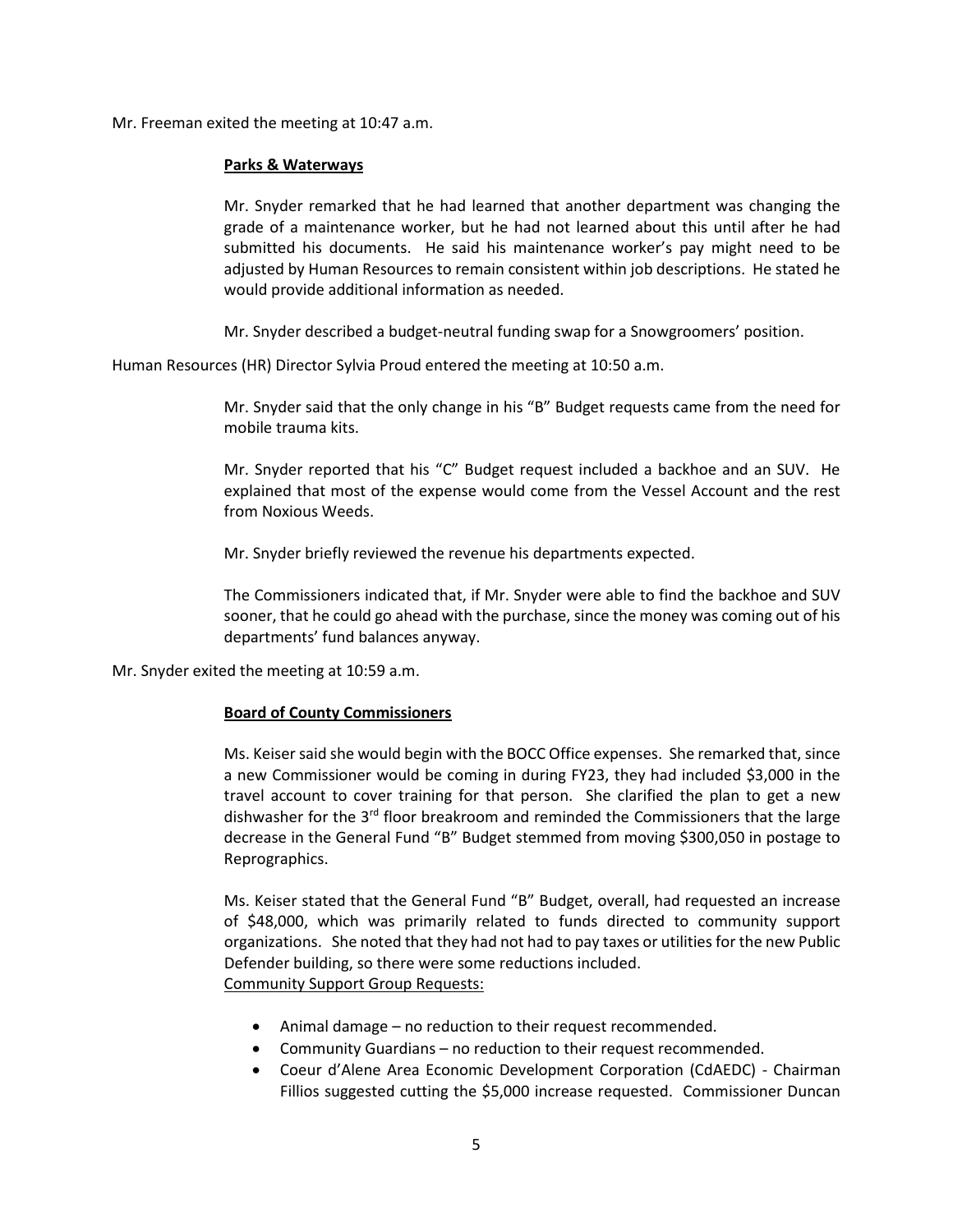indicated she would prefer to cut total support for the program in half. Commissioner Brooks agreed with Chairman Fillios.

• Heritage Health – Commissioner Duncan recommended cutting the request in half because they had funding from other sources. Chairman Fillios and Commissioner Brooks indicated they wanted to leave this request at \$50,000.

Commissioner Duncan stated that Community Support was supposed to provide money to local service agencies that provided help to needy residents of Kootenai County.

- Kootenai Recovery Chairman Fillios said they had requested an increase of \$42,500. Commissioner Duncan suggested increasing their amount from \$7,500 to \$10,000 if the extra could be found by making cuts in other areas. She pointed out that there was an increased need for their services. It was generally agreed to move their amount to \$10,000, without tying it to a cut elsewhere.
- North Idaho Crisis no reduction to their request recommended.
- Safe Passage no reduction to their request recommended.
- Soil and Water Conservation Chairman Fillios said they were asking for a \$4,000 increase, going from \$6,000 to \$10,000. It was generally agreed to keep their amount to \$6,000.
- University of Idaho Extension Ms. Keiser provided details of an apparent misstatement in the contract which was creating some confusion on the actual amount required for FY23. Commissioner Duncan confirmed that the contract had been sent out with one amount listed but had been returned with an altered amount and the BOCC hadn't noticed the change until after the contract was signed. Chairman Fillios suggested that the amount be held to the number the Board had originally offered. No objections were voiced.
- NAS (National Academy of Science) Study Ms. Falcon confirmed that no request had been submitted from this group.

Chairman Fillios presented his reasoning for continued support for CdAEDC.

Commissioner Duncan presented her reasoning for advocating for a decreased amount for CdAEDC.

Commissioner Brooks agreed with Chairman Fillios regarding CdAEDC.

Ms. Keiser remarked that there were two non-capital requests from the BOCC Office: a 20 terabyte hard drive to store the YouTube videos of meetings, and a pendant microphone.

All three Commissioners agreed to the purchase of those two items. Justice Fund, Fund 15

Ms. Keiser said the increase requested was about \$14,000, since this was Kootenai County's year to pay for the IAC (Idaho Association of Counties) Litigation Fund.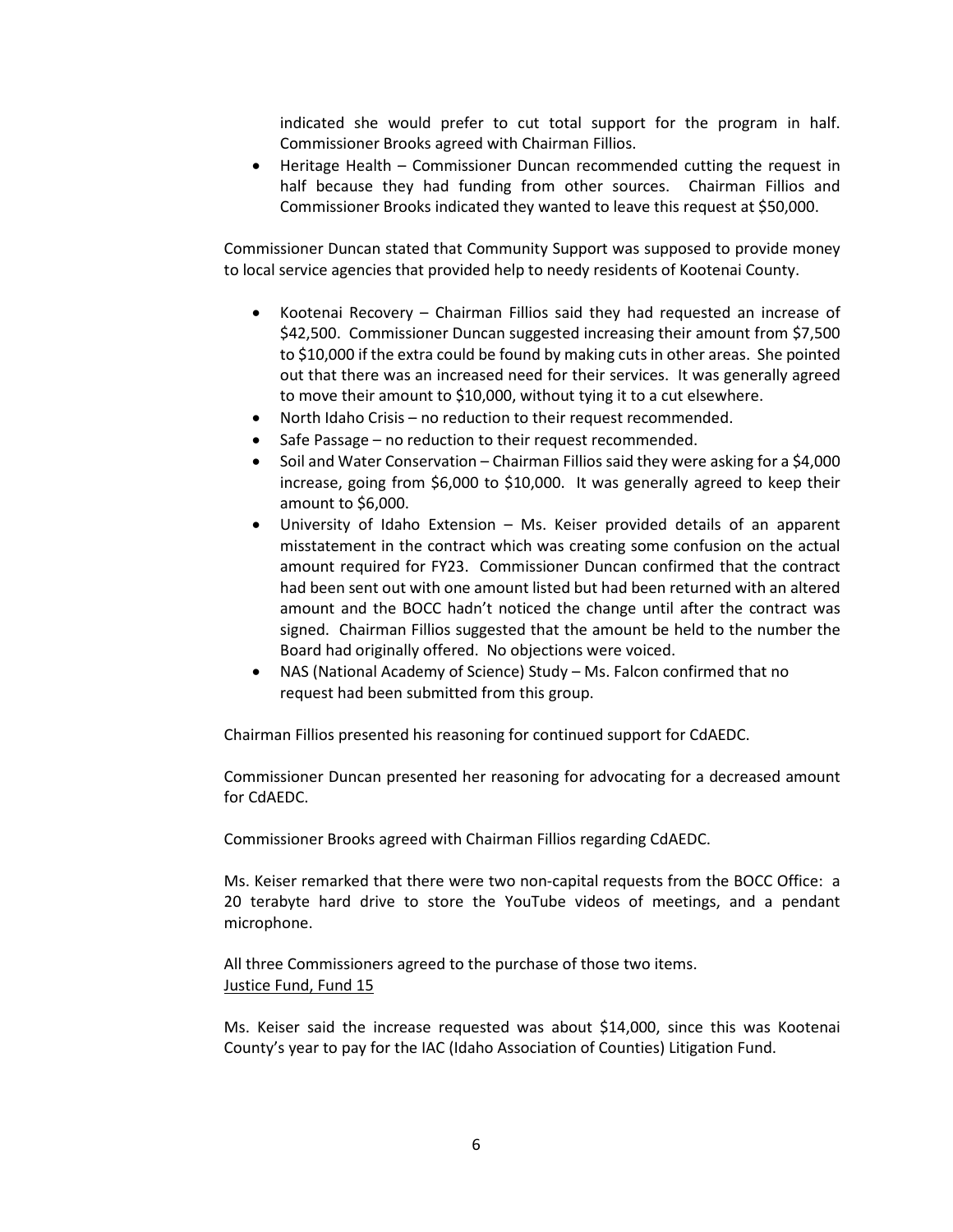Commissioner Duncan remarked that this was Kootenai County's last year of paying into the Capital Crimes Defense Fund.

#### Tourism, Fund 19

Ms. Keiser confirmed that this was a pass-through fund which held the money the County collected from Simulcast Racing from the state. She said this amounted to about \$1,500 and was directed to the Post Falls Chamber of Commerce, with no impact to the County.

#### Panhandle Health District (PHD)

Ms. Keiser reminded those present that an increase had been approved in their budget hearing on May 26, 2022. She said that the increase from last year, due to HB316, was about \$420,000.

Chairman Fillios explained why PHD had requested additional money and noted that they had suffered losses in personnel comparable to the County.

Chief Deputy Clerk Jennifer Locke provided additional details of how the increased payment to PHD would be funded. She described the impact on the current Indigent Fund and the plans regarding County Assistance.

#### Aquifer Protection District (APD), Fund 49

Ms. Keiser called the Commissioners' attention to the handout she had provided outlining their revenue and expenses. She noted that APD would be drawing about \$170,000 from their fund balance for FY23. She stated that they had a hearing planned for June 8, 2022.

Commissioner Duncan remarked that their focus would be on acquiring property to protect aquifer recharge areas.

Ms. Falcon asked for additional information regarding a step increase for the BOCC Administrative Supervisor. Ms. Keiser excused herself at this point, since they would be discussing her.

Ms. Keiser exited the meeting at 11:22 a.m.

Commissioner Duncan provided additional details on the Commissioners' intentions in regard to the position.

Human Resources (HR) Director Sylvia Proud reviewed the planned \$6 million in adjustments resulting from the Wage Study.

Commissioner Duncan suggested that the Board recess until 1:15 p.m. No objections were voiced.

Chairman Fillios called for public comment. There was no response at this time.

The Board went into recess at 11:31 a.m.